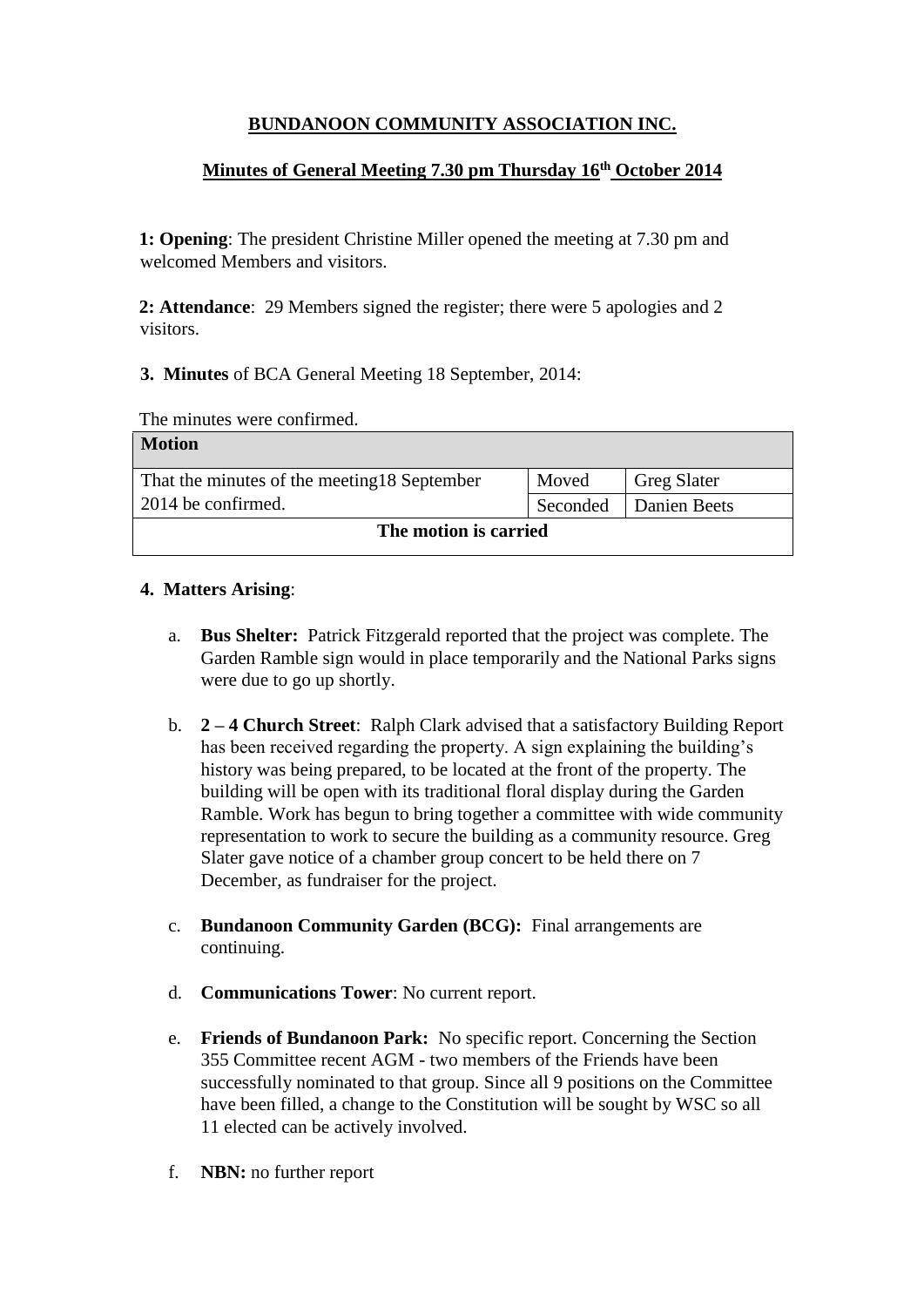g. **Accident:** With reference to the addendum to the minutes concerning Sue Davison's accident following the meeting, Geoff McCubbin advised WSC is assessing the safety of the site.

#### **5. President's Report**

President Christine reported as follows:

**Cockatoos**: She had followed up last meeting's correspondence about sulphurcrested cockatoos with residents concerned and WSC.

**Cycle Paths:** Support by MP Pru Goward and Cr Ian Scandrett for village issues was appreciated, and Christine had been informed that WSC was looking seriously at bike path development on tracks in the rail corridor to Exeter, with a view to both improving safety and enhancing the tourist potential of the area.

**Website:** A BCA website problem with multiple imaging was being corrected. **Parking:** WSC Traffic Committee (Frank Perger) has advised it intends to install wheel stops and lines in Railway Avenue, (where it meets Church Street) to prevent cars blocking the footpath by reversing too far. Following a conversation with Frank Perger, where concern was shared in regard to the hazards and feasibility of the recommendations, it was agreed that a group from the village through BCA work with Frank Perger (and the Traffic Committee) to bring about a satisfactory outcome for all. Peter Goulding, Joy Brown and Bill Whitting volunteered to take on this role. **Railway Avenue Service Station**: Businesses and residents had become aware a Land Use Application (LUA, previously DA) had been submitted to WSC pending sale of the premises. The LUA proposed continuing fuel sales 15 hours a day 7 days a week, and replacement of the existing mechanical service area with a convenience store. The Council is not permitted to take into account competition considerations when assessing LUAs, although it can refer to the local Development Control Plan, residents' concerns, access, signage, and relevant submissions on village priorities. The bottled water question would also need to be addressed.

**DISCUSSION:** The following issues were raised: Grant McIntosh as proprietor of the supermarket and general store immediately next to the site said that a convenience store at the service station would be fatal to his business. To lose the extra sales accompanying people buying petrol would make it unviable, and his family would not be able to stay there. Members referred to the uncertain viability of a 15 hour a day fuel outlet; the existing problem of fuel not being available in Bundanoon on weekends and Public Holidays; the lack of communication and the short time available for submissions on the issue (Oct  $28<sup>th</sup>$ ); uncertainty as to who the potential purchaser actually was - with speculation that it could be a national oil company intending a franchise; informal help from BCA on the range and kind of arguments that could be included in submission on an LUA; pressure on WSC to be more prodevelopment; access changes and possible increased use of the site by heavy vehicles; the potential effect on the vendors' family of a failure to sell their business because of perceived community opposition; diesel sales and the doubtful viability of a fuel-only business; the possibility of expanding the present supermarket; and the overall values important to Bundanoon village life.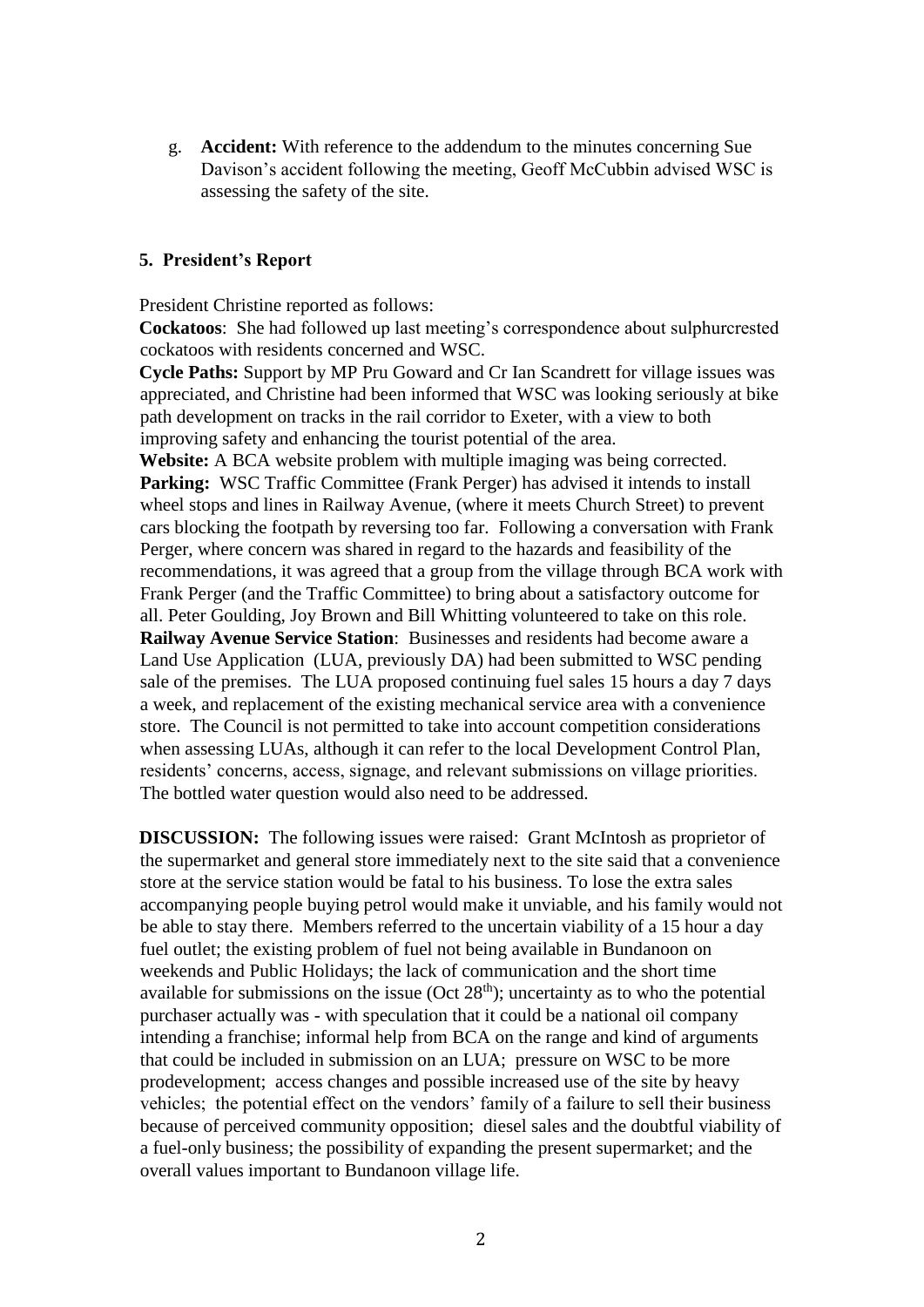**Railway Pedestrian Crossing:** Advice had been received that the ARTC had responded to our submission to upgrade the crossing and planned to do the work on the weekend of October 25/26 - Garden Ramble weekend. Following representations to ARTC from BCA, ARTC agreed to reschedule. Work will take place on October 27/28.

## **6. Treasurer's Report**

Sandra Nicholls tabled the full Balance Sheet for September 2014, together with the draft Summary BCA Financial Position document which was circulated in the meeting. The result showed normal increased expenditure by some sub-committees for the time of the year. It was suggested the loss shown against the Gala Concert was too low, and it will be checked. Work is almost complete on the preparation in a straightforward way of the Summary Document on MYOB.

| <b>Motion</b>                            |          |                         |  |  |
|------------------------------------------|----------|-------------------------|--|--|
| That the Treasurer's Report be accepted. | Moved    | Pam Davies              |  |  |
|                                          | Seconded | <b>Elizabeth Cranny</b> |  |  |
| The motion is carried                    |          |                         |  |  |

#### **7. Correspondence**

Tabled as follows, including:

- **IN:** From WSC enclosing \$500 for BCA's expenses as a community organisation; WSC asking that its Access Committee be kept informed of any future developments with regard to Railway Station upgrades.
- **OUT:** To Angus Taylor MP thanking him for his recent meeting in Bundanoon. The new WSC Mayor Duncan Gair, Deputy Mayor Graham McLaughlin, and General Manager Ann Prendergast congratulating them on their respective appointments; and to former Mayor Juliet Arkwright expressing appreciation for her service. An invitation to the official launch of the Bundanoon  $150<sup>th</sup>$ Anniversary celebrations on 25 February 2015 was extended to the Mayor, Depute Mayor and GM.

#### **8. Membership**

Ann McCarter's report showed an active membership of 443, down in number since the last meeting because un-financial members were removed from the data base following final reminders.

#### **9: Bundanoon 150th Anniversary**

Good progress as described in the sub-committee report. (Christine Janssen was unable to attend the meeting due to ill health.)